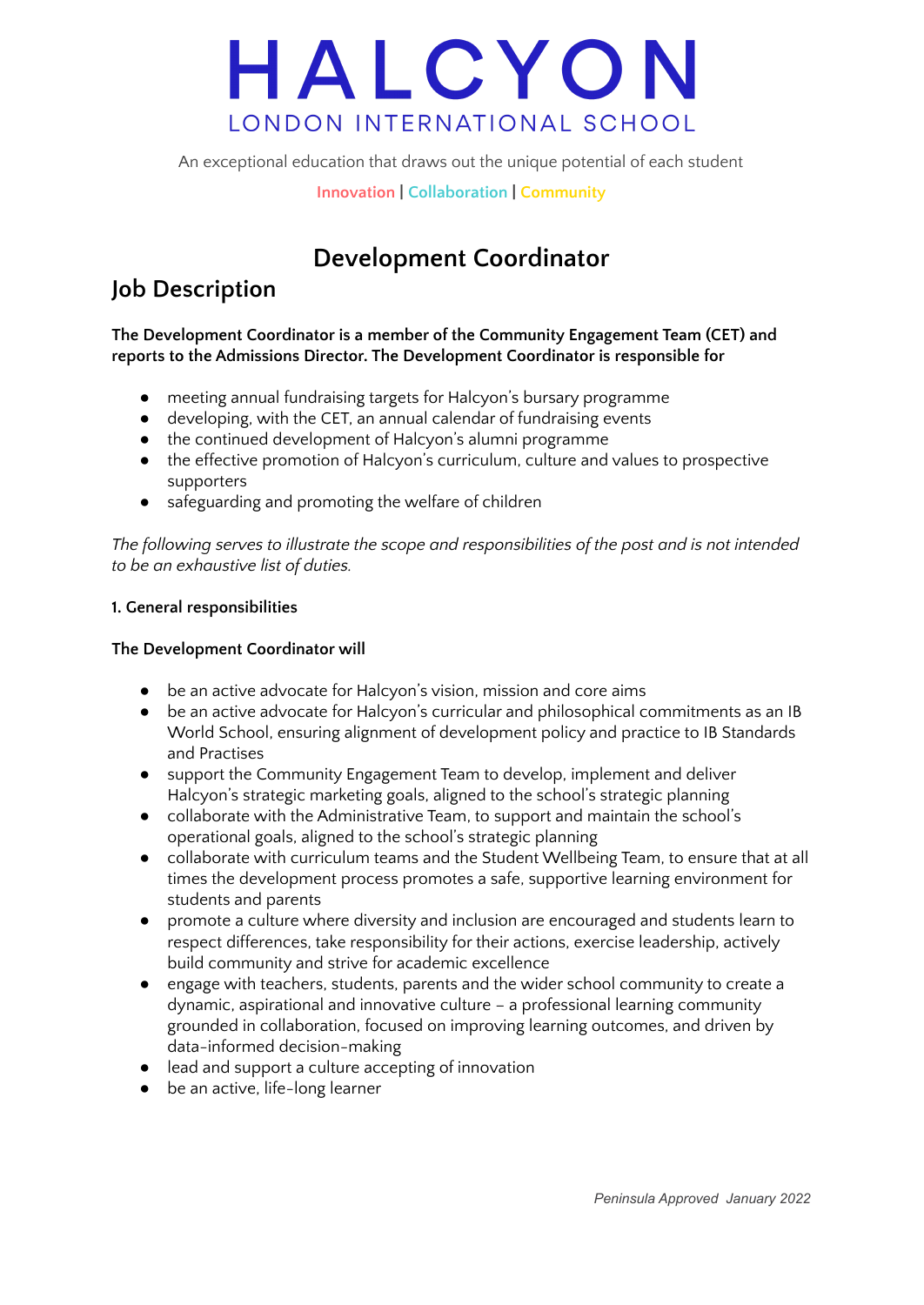An exceptional education that draws out the unique potential of each student

#### **Innovation | Collaboration | Community**

#### **2. Specific responsibilities The Development Coordinator will**

- 1. Develop and maintain all essential elements of an **intentionally inclusive, personal development process**, fully aligned with our Bursary Policy, Admissions Policy and wider marketing strategy. Development should always include the following:
	- a) focused, high quality customer care at all times
	- b) a thorough understanding of the School's mission and values, and an ability to communicate these to those interested in supporting the School
	- c) clear planning and delivery processes, integrated into the CET's operations.
	- d) a personal and immediate response across all communications, designed to be the foundation of a meaningful relationship with each prospective supporter
	- e) the continued development of, and the administration for, the Halcyon alumni programme, to engage alumni as long-term supporters of the School
	- f) the ability to explain the nature of the school's IB curriculum accurately and in detail, seeking guidance where necessary - liaising with the IB Coordinators, or the Student WellBeing Team, or the Director - and providing quick, personal follow-up with prospective supporters
	- g) budget preparation, including agreeing annual fundraising targets with the Director
	- h) Organising and leading development events.
	- maintaining regular contact with all supporters, to share the benefits of their philanthropy and to build relationships over the longer-term
	- j) supporting a public profile and culture of philanthropy, allowing parents and alumni to understand the benefits of supporting the School
	- k) liaising with the Communications Manager to ensure development is promoted appropriately within and beyond our community.
	- l) providing the Admissions Director with regular updates/reports
- 2. Develop and maintain **the collection and analysis of development data,** including
	- a) the secure management and appropriate processing of data within the alumni database
	- b) the secure management and appropriate processing of parent data
	- c) secure and transparent relationships with the finance team; all financial transactions - spending and donations - must be approved by/reported to the Finance and Operations Director
	- d) the provision of data to support strategic development goals and to ensure better, data-informed decisions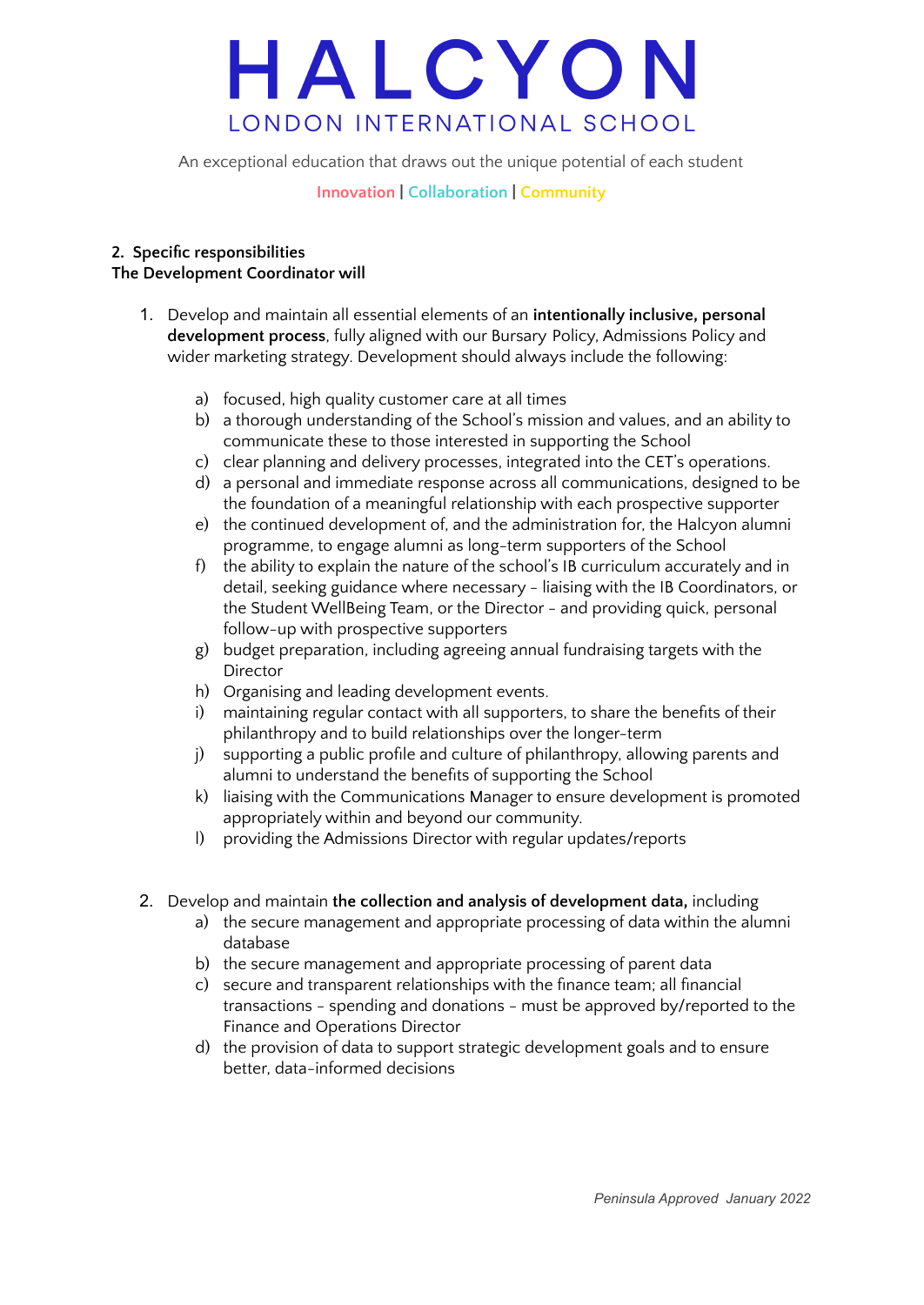An exceptional education that draws out the unique potential of each student

#### **Innovation | Collaboration | Community**

- 3. Collaborate with the Director, and the CET, to deliver strategies to meet yearly bursary targets
- 4. Collaborate with the Director, and the CET, to develop, implement and deliver strategies to ensure the effective and timely promotion of the school
- 5. Collaborate and liaise with the Chair of the Halcyon Parent Community (HPC) to ensure strong, well-developed, relationships across the parent community.
- 6. Liaise and build positive relationships with all members of staff and external stakeholders
- 7. Represent the school positively at all times

*Halcyon London International School is committed to safeguarding and promoting the welfare of children and will check the suitability of staff to work with children. Applicants must be willing to undergo an enhanced Disclosure and Barring Service check and overseas police checks (where necessary). Please see our Safeguarding & Promoting the Welfare of Children Policy for full details of our safer recruitment procedures. Our Policy on the Recruitment of Ex-Offenders is available upon request. Halcyon London International School is an equal opportunities employer and is committed to an inclusive and diverse school community as part of our commitment to a life-readying education. All eligible applicants are welcome to apply.*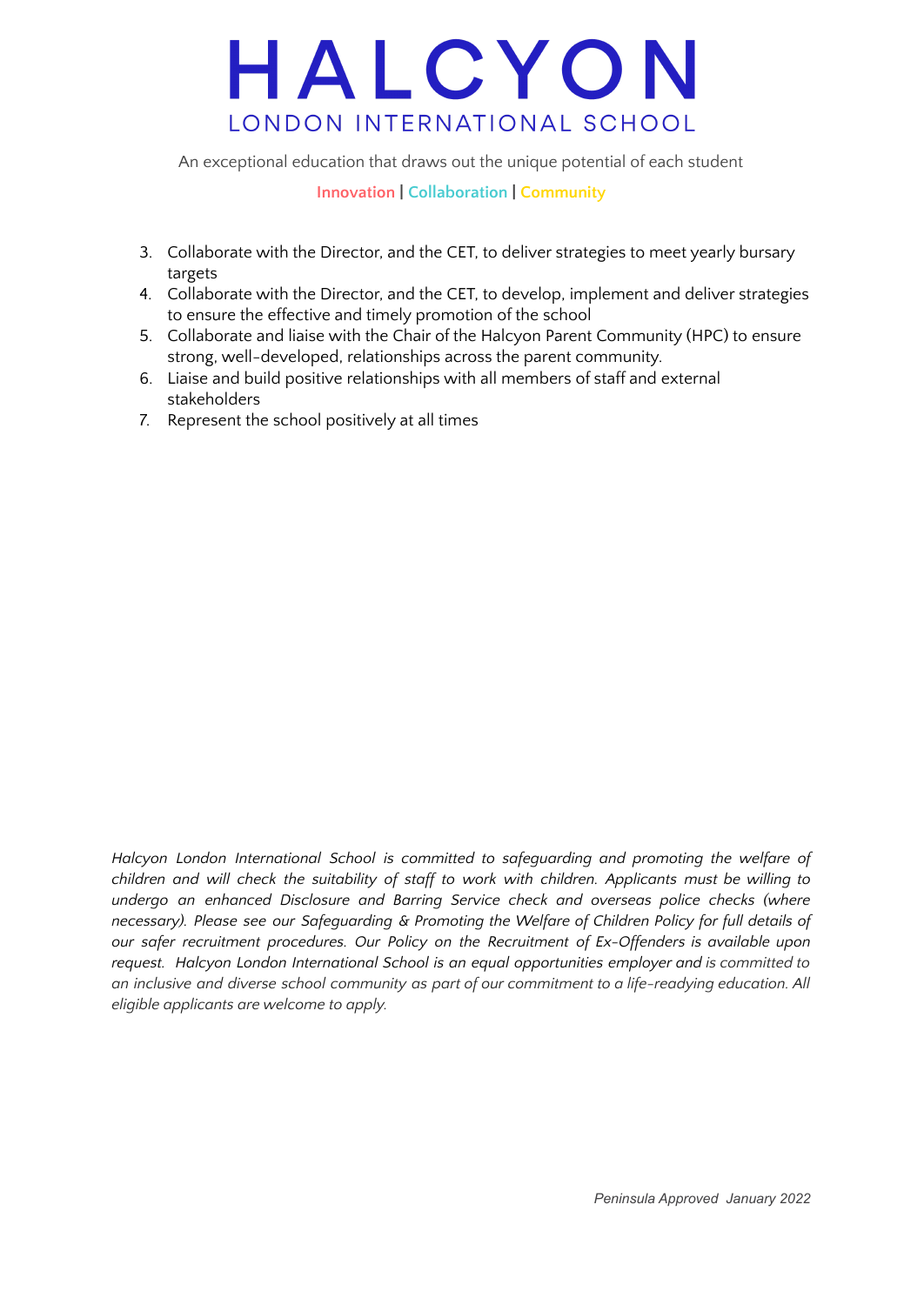

An exceptional education that draws out the unique potential of each student

**Innovation | Collaboration | Community**

### **Development Coordinator**

### **Person Specification**

We are seeking a highly motivated and experienced Development Coordinator with excellent digital skills to join our growing school in central London.

#### **The successful candidate will be expected to have the following qualifications, experience and abilities:**

- Education to Bachelors degree level and/or relevant professional qualification
- Excellent written and verbal communication skills: clear, articulate, professional in speaking and writing, confident public speaker
- Experience in development and fundraising
- Excellent organisational skills: able to set priorities and achieve them, and able to manage multiple strands effectively, both strategic and short term
- Excellent attention to detail
- Excellent time management skills
- Ability to take initiative and work independently
- Excellent digital skills, including experience maintaining critical database systems and spreadsheets
- Experience working within productive teams

#### **The successful candidate will be expected to have the following personal attributes:**

- An international outlook and/or experience of living or working in an international environment
- Committed to collaborative, inclusive leadership
- Excellent social and emotional skills; is comfortable with, and enjoys, meeting with different people and exploring different cultures.
- Self-motivated, flexible and adaptable
- Commitment to continued professional development
- A record of suitability to work with children

#### **It would be to an applicant's an advantage to**

- be able to work in more than one language
- have direct experience of the International Baccalaureate programmes
- have experience of international schooling or a similar international setting *.*